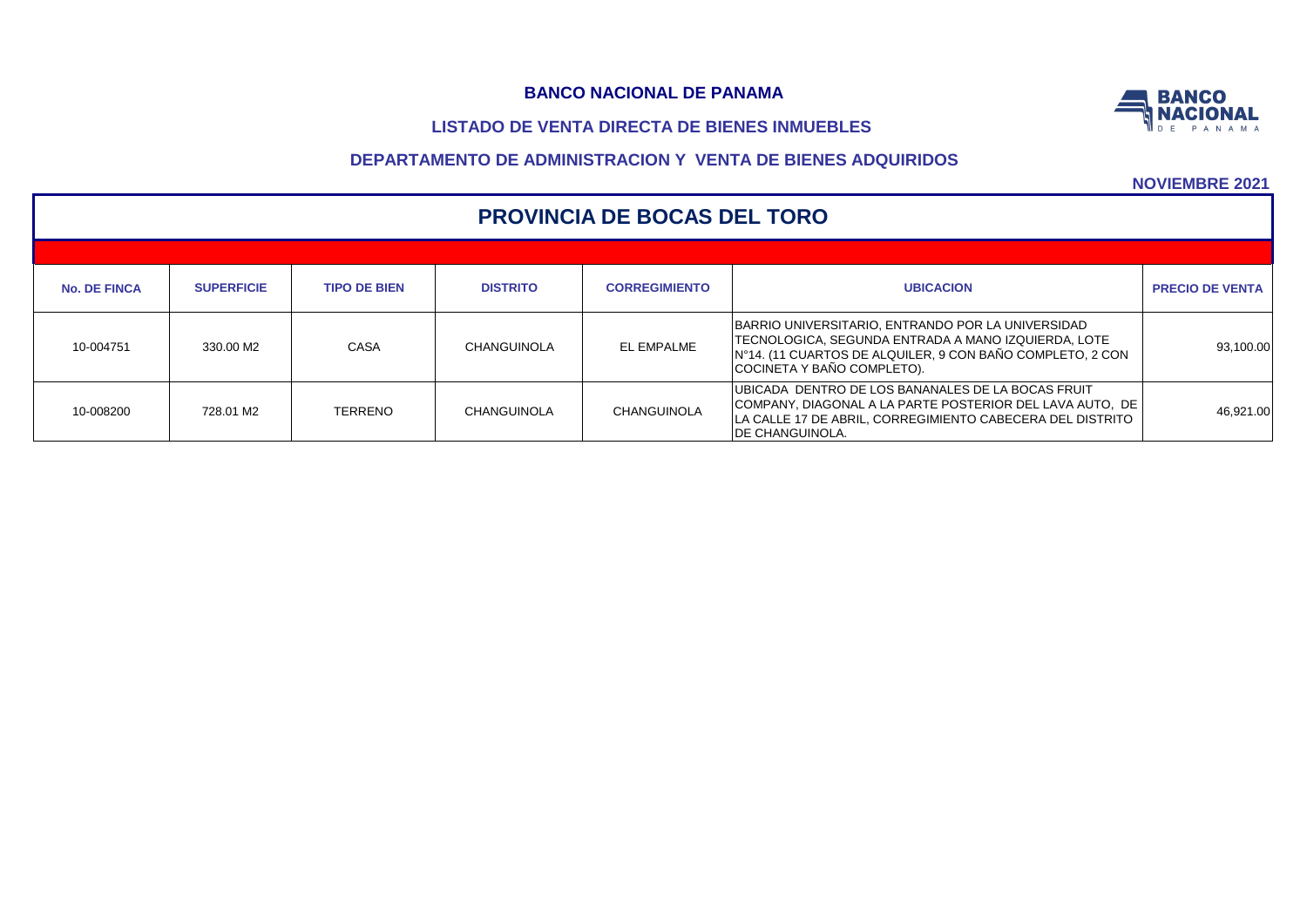# **BANCO NACIONAL DE PANAMA LISTADO DE VENTA DIRECTA DE BIENES INMUEBLES**



# **DEPARTAMENTO DE ADMINISTRACION Y VENTA DE BIENES ADQUIRIDOS**

| <b>PROVINCIA DE COCLE</b> |                   |                     |                 |                      |                                                                                                                                                                           |                                  |  |  |  |  |  |
|---------------------------|-------------------|---------------------|-----------------|----------------------|---------------------------------------------------------------------------------------------------------------------------------------------------------------------------|----------------------------------|--|--|--|--|--|
| <b>No. DE FINCA</b>       | <b>SUPERFICIE</b> | <b>TIPO DE BIEN</b> | <b>DISTRITO</b> | <b>CORREGIMIENTO</b> | <b>UBICACION</b>                                                                                                                                                          | <b>PRECIO DE</b><br><b>VENTA</b> |  |  |  |  |  |
| 20-025909                 | 355.65 M2         | CASA                | AGUADULCE       | AGUADULCE            | URBANIZACIÓN VILLA DEL SOL, CARRETERA INTERAMERICANA,<br>FRENTE AL JARDÍN SANTA LUCIA, AVENIDA DE LAS AMACAS Y CALLE<br>SEGUNDA, LOTE 107, DISTRITO DE AGUADULCE. (4R,2B) | 71.730.00                        |  |  |  |  |  |
| 20-040918                 | 299.00 M2         | CASA                | AGUADULCE       | <b>AGUADULCE</b>     | RESIDENCIAL DON BOSCO, CALLE TERCERA, LOTE C-2, DISTRITO DE<br>AGUADULCE. (2R, 1B)                                                                                        | 60,200.00                        |  |  |  |  |  |
| 20-328147                 | 202.00 M2         | CASA                | AGUADULCE       | <b>AGUADULCE</b>     | RESIDENCIAL VILLA BELEN, CALLE PRIMERA, LOTE 10,<br>CORREGIMIENTO CABECERA DE AGUADULCE (2R,1B).                                                                          | 14.985.00                        |  |  |  |  |  |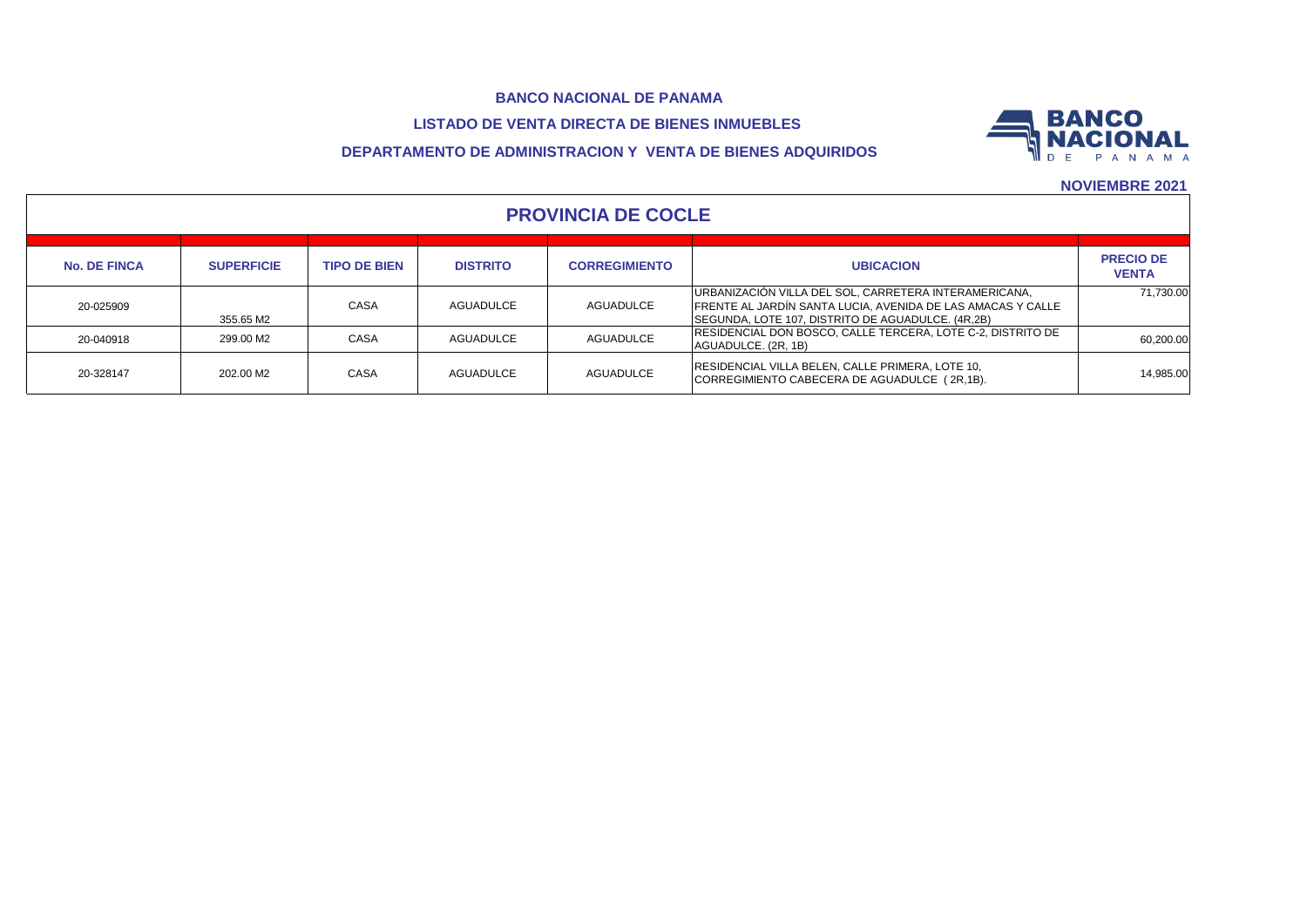#### **BANCO NACIONAL DE PANAMA LISTADO DE VENTA DIRECTA DE BIENES INMUEBLES DEPARTAMENTO DE ADMINISTRACION Y VENTA DE BIENES ADQUIRIDOS**



|                     | <b>PROVINCIA DE COLON</b> |                        |                 |                      |                                                                                                                                              |                        |  |  |  |  |  |
|---------------------|---------------------------|------------------------|-----------------|----------------------|----------------------------------------------------------------------------------------------------------------------------------------------|------------------------|--|--|--|--|--|
| <b>No. DE FINCA</b> | <b>SUPERFICIE</b>         | <b>TIPO DE BIEN</b>    | <b>DISTRITO</b> | <b>CORREGIMIENTO</b> | <b>UBICACION</b>                                                                                                                             | <b>PRECIO DE VENTA</b> |  |  |  |  |  |
| 30-004285           | 125 HA                    | <b>TERRENO</b>         | <b>CHAGRES</b>  | PALMAS BELLAS        | EN EL CAMINO DE TIERRA QUE CONDUCE DEL POBLADO DE<br>IMATEO A PARAISO. A UNOS 3.10KM DEL POBLADO DE PALMAS<br>BELLAS. SECTOR DE COSTA ABAJO. | 331.250.00             |  |  |  |  |  |
| 30-013090           | 418.95 M2                 | CASA                   | <b>COLON</b>    | <b>CRISTOBAL</b>     | URBANIZACION NUEVA PRIMAVERA, CALLE VEREDA CLAVELES,<br>CASA N° 48. CORREGIMIENTO DE CRISTOBAL. DISTRITO DE<br>COLON. (4R,3B)                | 100.000.00             |  |  |  |  |  |
| 30-013998           | 3.485.63 M2               | <b>LOCAL COMERCIAL</b> | <b>COLON</b>    | CRISTOBAL            | NUEVO SAN JUAN. SECTOR DE PALENQUE. CARRETERA SAN<br>JUAN HACIA PALENQUE, LOTE S/N, LOCAL COMERCIAL DE<br>MOBILIARIO SELECTO, S.A.           | 172,800.00             |  |  |  |  |  |
| 30-048171           | 328.00 M2                 | <b>PH</b>              | <b>COLON</b>    | <b>BARRIO NORTE</b>  | CALLE PRIMERA PASEO WASHINGTON, CONDOMINIO P.H. LA<br>RIVIERA TOWER, APARTAMENTO 3. (4R, 4.5B)                                               | 293.500.00             |  |  |  |  |  |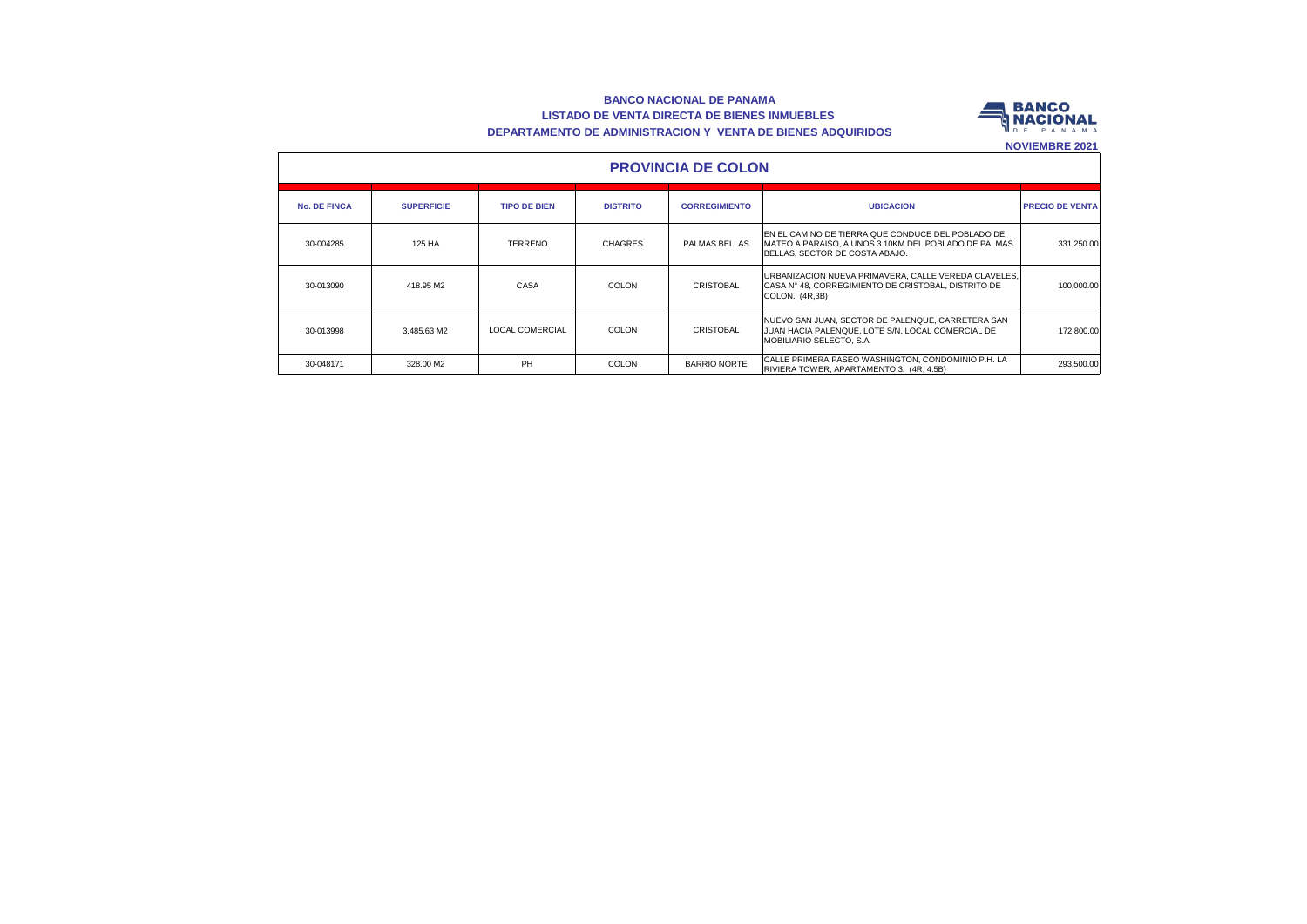### **LISTADO DE VENTA DIRECTA DE BIENES INMUEBLES**



## **DEPARTAMENTO DE ADMINISTRACION Y VENTA DE BIENES ADQUIRIDOS**

|                     | <b>PROVINCIA DE CHIRIQUI</b> |                                           |                    |                       |                                                                                                                                                                                                                       |                        |  |  |  |  |  |
|---------------------|------------------------------|-------------------------------------------|--------------------|-----------------------|-----------------------------------------------------------------------------------------------------------------------------------------------------------------------------------------------------------------------|------------------------|--|--|--|--|--|
| <b>No. DE FINCA</b> | <b>SUPERFICIE</b>            | <b>TIPO DE BIEN</b>                       | <b>DISTRITO</b>    | <b>CORREGIMIENTO</b>  | <b>UBICACION</b>                                                                                                                                                                                                      | <b>PRECIO DE VENTA</b> |  |  |  |  |  |
| 40-021110           |                              | <b>TERRENO Y BIENES</b><br>MUEBLES-EQUIPO |                    |                       | EN LA SERVIDUMBRE DE TIERRA HACIA EL SECTOR DE GUARUMAL.<br>APROXIMADAMENTE A 50 METROS DE LA CARRETERA DAVID-SANTO<br>TOMÁS Y A 12.5 KM DE LA CIUDAD DE DAVID, CORREGIMIENTO DE                                      | 564,060.00             |  |  |  |  |  |
|                     | 2 ha 554.08 M2               | DEL MOLINO DE<br>ARROZ                    | ALANJE             | QUERÉVALO             | QUERÉVALO, DISTRITO DE ALANJE. NOTA ACLARATORIA: TANTO LA<br>FINCA COMO LAS INSTALACIONES Y EQUIPOS DEL MOLINO SE<br>VENDEN JUNTOS Y LA CONSIGNACION DEL 5% DEBE SER<br>PRESENTADA DE FORMA INDIVIDUAL (DOS CHEQUES). | 984,595.00             |  |  |  |  |  |
| 40-034397           | 171 HA + 4.452.17 M2         | <b>TERRENO</b>                            | <b>SAN LORENZO</b> | <b>BOCA DEL MONTE</b> | SOBRE LA CARRETERA INTERAMERICANA. EN EL SECTOR DE LAS VUELTAS<br>EN BOCA DEL MONTE. A UNOS 24 KM DE LA CIUDAD DE DAVID Y A 10 KM DEL<br>AL ENTRADA DE BOCA CHICA.                                                    | 1,140,000.00           |  |  |  |  |  |
| 40-044050           | 821.35 M2                    | CASA                                      | <b>BUGABA</b>      | LA CONCEPCION         | URBANIZACIÓN BELLO HORIZONTE. CALLE SIN NOMBRE. DISTRITO DE<br>BUGABA, CORREGIMIENTO LA CONCEPCION. (3R, 2B)                                                                                                          | 80,233.00              |  |  |  |  |  |
| 40-061698           | 450.00 M2                    | CASA                                      | <b>DOLEGA</b>      | LOS ALGARROBOS        | URBANIZACION NUEVO HORIZONTE, PRIMERA ENTRADA A LA DERECHA,<br>SOBRE LA AVENIDA A. LOTE No. 21. OCTAVA CASA A MANO DE DERECHA.<br>DISTRITO DE DOLEGA.                                                                 | 47,855.00              |  |  |  |  |  |
| 40-070743           | 1 HA+3,588.43                | <b>TERRENO</b>                            | <b>BOQUETE</b>     | <b>BOQUETE</b>        | LA ESTRELLA, CAMINO A LAS INSTALACIONES DE TOLEDANO, ENTRANDO POR<br>SERVIDUMBRE PRIVADA. CUARTA ENTRADA AL LADO DEL LETRERO DE<br>STELA'S RALTY SERVICES, CORREGIMIENTO Y DISTRITO DE BOQUETE.                       | 108,700.00             |  |  |  |  |  |
| 40-071011           | 5.642.46 M2                  | <b>TERRENO</b>                            | <b>BOQUETE</b>     | <b>BOQUETE</b>        | LAS TRANCAS, A 200 MTS, APROXIDAMENTE DE LA ENTRADA DE BRAZOS DE<br>COCHEA. EN LA VIA DAVID BOQUETE.                                                                                                                  | 158,000.00             |  |  |  |  |  |
| 40-409709           | <b>15 HA</b>                 | <b>TERRENO</b>                            | SAN LORENZO        | <b>HORCONCITO</b>     | HORCONCITO. TOMANDO EL CAMINO VIA BOCA CHICA A.73 KM. SE GIRA A LA<br>IZQUIERDA CAMINO A PLAYA HERMOSA, A 1.97KM A MANO DERECHA, SE<br>ENCUENTRA LA PROPIEDAD.                                                        | 132,000.00             |  |  |  |  |  |
| 40-30139616         | 166.50 M2                    | CASA                                      | <b>DOLEGA</b>      | <b>LOS ALGARROBOS</b> | URBANIZACIÓN VALLE DE LOS ALGARROBOS. LOTE Nº 346 DE VALLE VI.<br>MANZANA "N", CORREGIMIENTO DE LOS ALGARROBOS, DISTRITO DE DOLEGA.<br>(2R, 1B)                                                                       | 39,260.00              |  |  |  |  |  |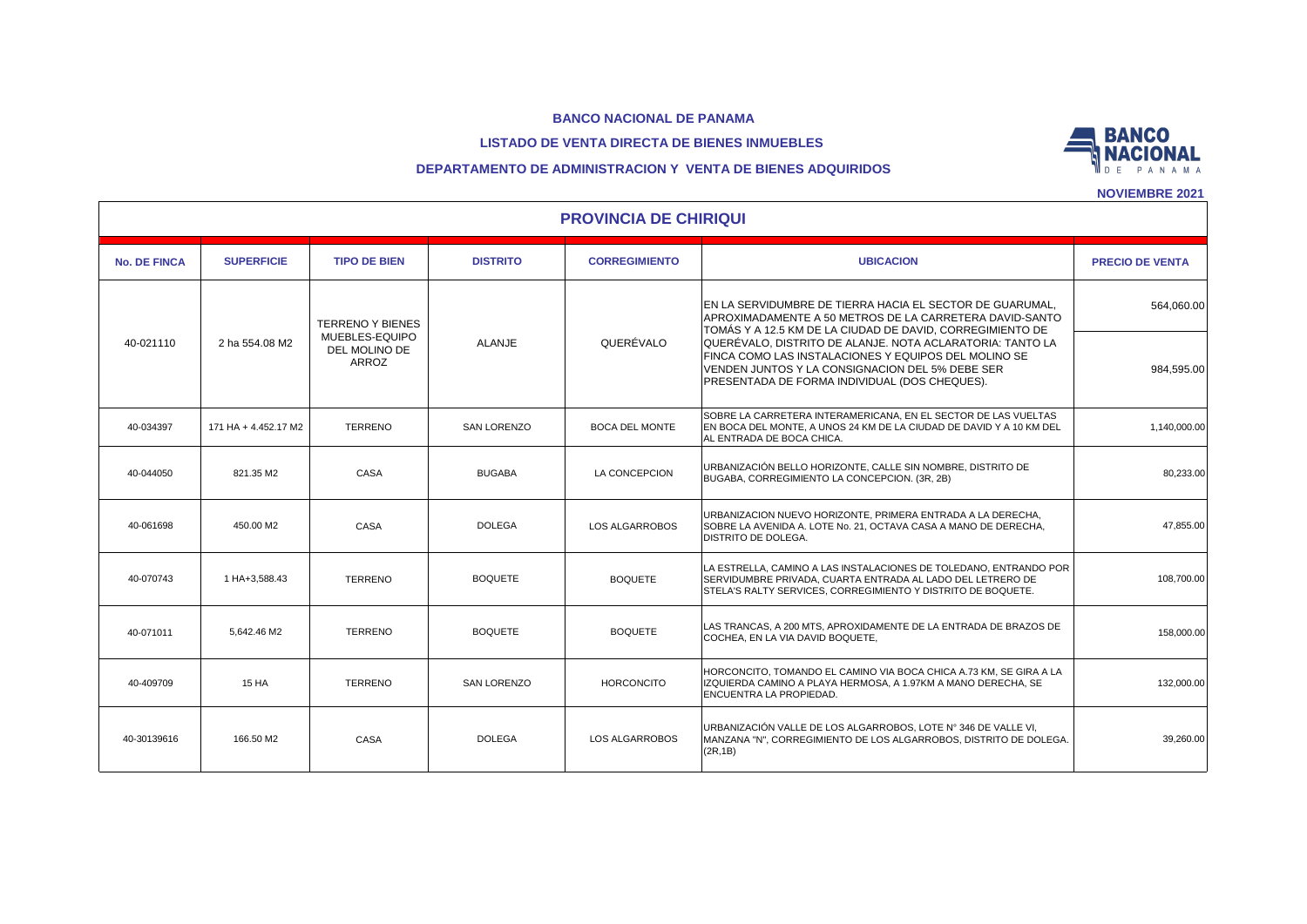| <b>PROVINCIA DE CHIRIQUI</b> |                   |                     |                 |                      |                                                                                                |                        |  |  |  |  |  |
|------------------------------|-------------------|---------------------|-----------------|----------------------|------------------------------------------------------------------------------------------------|------------------------|--|--|--|--|--|
| <b>No. DE FINCA</b>          | <b>SUPERFICIE</b> | <b>TIPO DE BIEN</b> | <b>DISTRITO</b> | <b>CORREGIMIENTO</b> | <b>UBICACION</b>                                                                               | <b>PRECIO DE VENTA</b> |  |  |  |  |  |
| 40-30148906                  | 1 HA              | <b>TERRENO</b>      | <b>BUGABA</b>   | LA CONCEPCION        | LOTE UBICADO FRENTE A LA CARRETERA CONCEPCIÓN VOLCÁN EN EL<br>LUGAR CONOCIDO COMO SAN VICENTE. | 85,000.00              |  |  |  |  |  |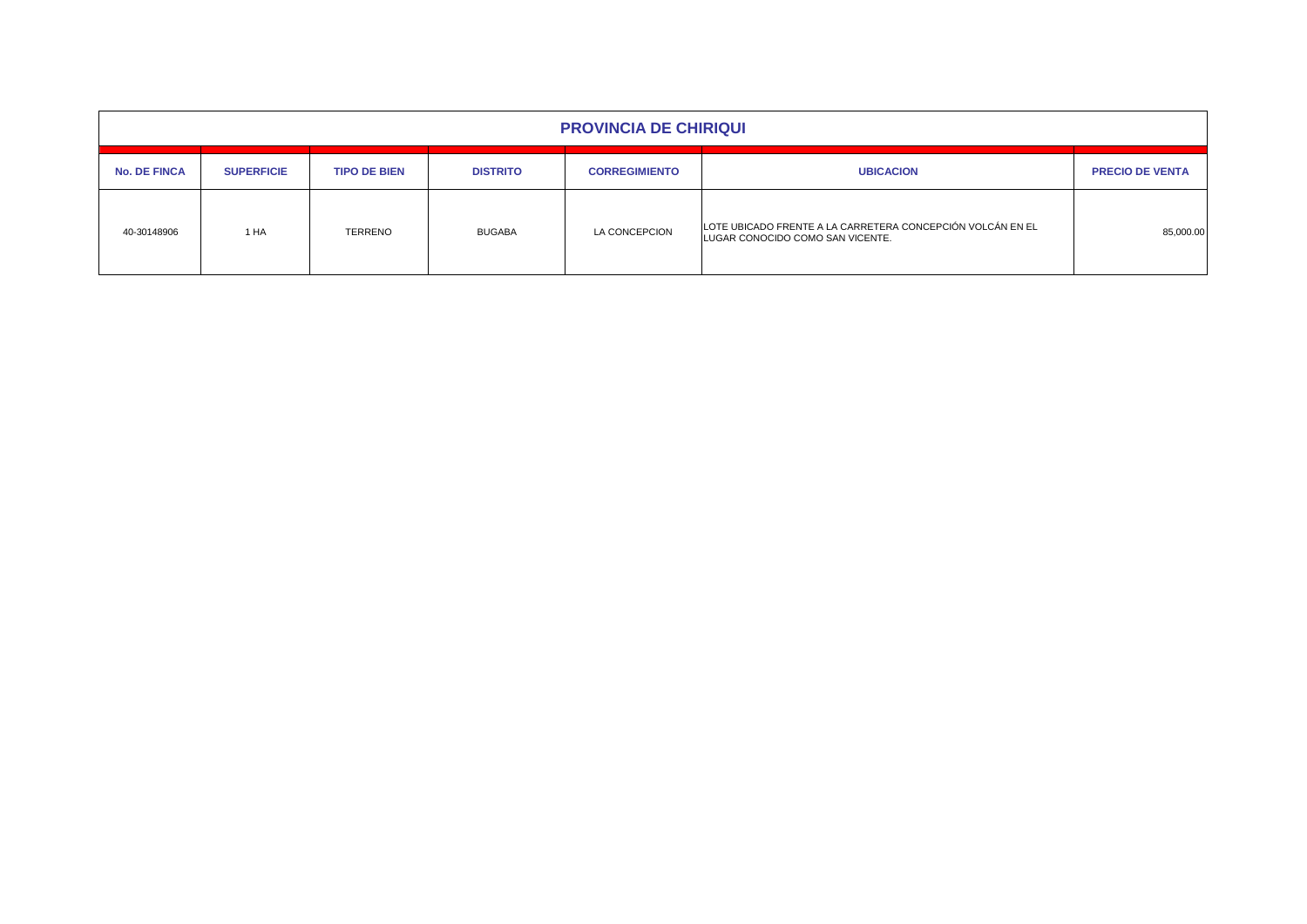## **LISTADO DE VENTA DIRECTA DE BIENES INMUEBLES**



# **DEPARTAMENTO DE ADMINISTRACION Y VENTA DE BIENES ADQUIRIDOS**

|                     | <b>INVILIVIDRE 4041</b><br><b>PROVINCIA DE DARIEN</b> |                     |                  |                         |                                                                                                                                                                                                                                                                                                                                                                                                                                                                                                                                                                                                                                                                       |                        |  |  |  |  |  |  |
|---------------------|-------------------------------------------------------|---------------------|------------------|-------------------------|-----------------------------------------------------------------------------------------------------------------------------------------------------------------------------------------------------------------------------------------------------------------------------------------------------------------------------------------------------------------------------------------------------------------------------------------------------------------------------------------------------------------------------------------------------------------------------------------------------------------------------------------------------------------------|------------------------|--|--|--|--|--|--|
| <b>No. DE FINCA</b> | <b>SUPERFICIE</b>                                     | <b>TIPO DE BIEN</b> | <b>DISTRITO</b>  | <b>CORREGIMIENTO</b>    | <b>UBICACION</b>                                                                                                                                                                                                                                                                                                                                                                                                                                                                                                                                                                                                                                                      | <b>PRECIO DE VENTA</b> |  |  |  |  |  |  |
| 50-002857           | 61 HAS+9295 M2                                        | <b>TERRENO</b>      | CHEPIGANA        | <b>RIO CONGO ARRIBA</b> | POBLADO DE TORTI POR MEDIO DE LA CARRETERA HACIA PLATANILLA HASTA<br>EL DESVIO HACIA EL SECTOR DE RÍO VENADOARRIBA. SE RECORREN UNOS<br>12.7KM DE ESTE HASTA LA FINCA, NOTA ACLARATORIA: HAY QUE CRUZAR TRES<br>IRÍOS DEL PUNTO HASTA DONDE LLEGA EL CARRO HASTA LA FINCA SE HACE EL<br>RECORRIDO DE 1.0 KM. CAMINANDO O A CABALLO.                                                                                                                                                                                                                                                                                                                                   | 126,955.00             |  |  |  |  |  |  |
| 50-316273           | 71 HAS + 5426 M2                                      | <b>TERRENO</b>      | <b>CHEPIGANA</b> | RIO CONGO               | IGLOBO DE TERRENO UBICADO EN LA COMUNIDAD DE TIGRE VIENTO.<br>ENTRANDO POR TORTÍ HASTA LLEGAR AL PUESTO DE SENAFRONT, TOMA A LA<br>IDERECHA POR CAMINO DE PIEDRA SUELTA POR 1:20 HR., HASTA LLEGAR A LA<br>FINCA: LA MISMA ESTA UBICADA A 32.93 KM. DE LA CARRETERA<br><b>INTERAMERICANA.</b>                                                                                                                                                                                                                                                                                                                                                                         | 157,400.00             |  |  |  |  |  |  |
| 50-316619           | $22 HA +$<br>4.277 M2                                 | <b>TERRENO</b>      | CHEPIGANA        | RIO CONGO               | GLOBO DE TERRENO UBICADO EN LA COMUNIDAD DE TIGRE VIENTO,<br>ENTRANDO POR EL CAMINO DE EUSEBIO A SAN PEDRITO. LUEGO POR UN<br>CAMINO DE SERVICIO A ESTA Y OTRAS FINCAS Y POR COMUNIDAD DE BIENES<br>A TRAVÉS DE LA FINCA 316273, RECORRIENDO 0.68 KM A TRAVÉS DE ESTE.<br>ICOMO REFERENCIA LA FINCA ESTÁ A 1.53 KM DESDE LA ESC. DE TIGRE<br>VIENTO. A 5.23KM DE LA ESC. DE QUEBRADA DE EUSEBIO Y A 12.13 KM DE LA<br>LOCALIDAD DE CUCUNATÍ. LA CARRETERA PANAMERICANA ENTRANDO POR<br>ISANTA FÉ ESTÁ A 32.93 KM. LA VENTA SE REALIZA A PRECIO ALZADO DE<br>CONFORMIDAD CON LAS CONSTANCIAS REGISTRALES SEGÚN LO<br>ESTABLECIDO EN EL ARTÍCULO 1241 DEL CÓDIGO CIVIL. | 49,350.00              |  |  |  |  |  |  |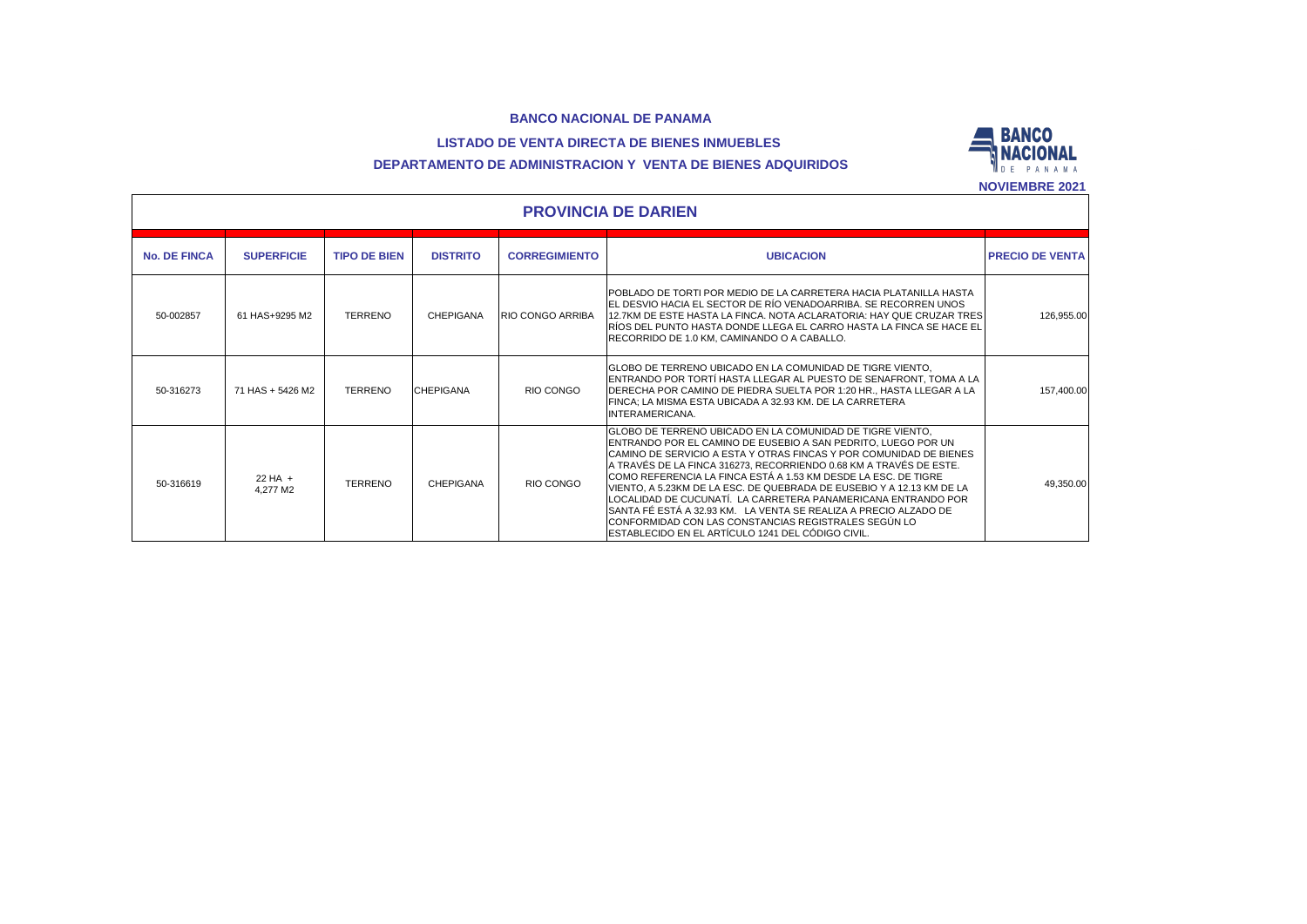#### **BANCO NACIONAL DE PANAMA LISTADO DE VENTA DIRECTA DE BIENES INMUEBLES**



#### **DEPARTAMENTO DE ADMINISTRACION Y VENTA DE BIENES ADQUIRIDOS**

|  | <b>PROVINCIA DE HERRERA</b> |
|--|-----------------------------|
|--|-----------------------------|

| <b>No. DE FINCA</b> | <b>SUPERFICIE</b> | <b>TIPO DE BIEN</b>   | <b>DISTRITO</b> | <b>CORREGIMIENTO</b> | <b>UBICACION</b>                                                                                                                                                                                                                                                                                             | <b>PRECIO DE</b><br><b>VENTA</b> |  |  |  |  |
|---------------------|-------------------|-----------------------|-----------------|----------------------|--------------------------------------------------------------------------------------------------------------------------------------------------------------------------------------------------------------------------------------------------------------------------------------------------------------|----------------------------------|--|--|--|--|
| 60-024002           | 249.10 M2         | CASA                  | <b>HERRERA</b>  | LLANO BONITO         | RESIDENCIAL LOS SAUCES, CALLE TERCERA (3ra.), LOTE G-14, C(2R, 1B)                                                                                                                                                                                                                                           | 18,500.00                        |  |  |  |  |
| 60-040120           | 56 HA + 8223 M2   | <b>TERRENO</b>        | LOS POZOS       | <b>LA PITALOZA</b>   | UBICADO EN EL CHIROTE. SE LLEGA POR CARRETERA DE ASFALTO QUE VA DE MACARACAS A<br>ILLANO DE PIEDRA. LUEGO DE LA MESA DE MACARACAS A LA PITALOZA.  DE ALLI SE TOMA EL<br>CAMINO HACIA EL CHIROTE Y LA FINCA SE ENCUENTRA A UNOS 14 KM A MANO DERECHA.<br>CORREGIMIENTO DE LA PITALOZA. DISTRITO DE LOS POZOS. | 85.250.00                        |  |  |  |  |
| 60-040422           | 572.02 M2         | CASA                  | <b>PESE</b>     | <b>HERRERA</b>       | AVENIDA CENTRAL DEL POBLADO DE RINCON HONDO. AL MARGEN IZQUIERDO DESPUES DE LA<br>IIGLESIA A 65 ML Y A 1 KM DE LA VÍA PESÉ HACIA LOS POZOS. DISTRITO DE PESÉ.                                                                                                                                                | 30.100.00                        |  |  |  |  |
| 60-399705           | 562.08 M2         |                       |                 |                      | ANTIGUO HOSTAL SARIGUA, SOBRE CALLE QUINTA (5TA), EN PARTE POSTERIOR DE LA SUCURSAL                                                                                                                                                                                                                          | 156,935.00                       |  |  |  |  |
| 60-399707           | 573.39 M2         | LOCAL COMERCIAL/HOTEL | PARITA          | PARITA               | DEL BANCO NACIONAL DE PANAMÁ DE PARITA. NOTA ACLATORIA: LA OFERTA DE COMPRA POR LAS                                                                                                                                                                                                                          | 157.727.00                       |  |  |  |  |
| 60-399708           | 682.15 M2         |                       |                 |                      | TRES PROPIEDADES. DEBEN SER PRESENTADA POR FINCA CON SU VALOR DE COMPRA POR CADA                                                                                                                                                                                                                             | 165,400.00                       |  |  |  |  |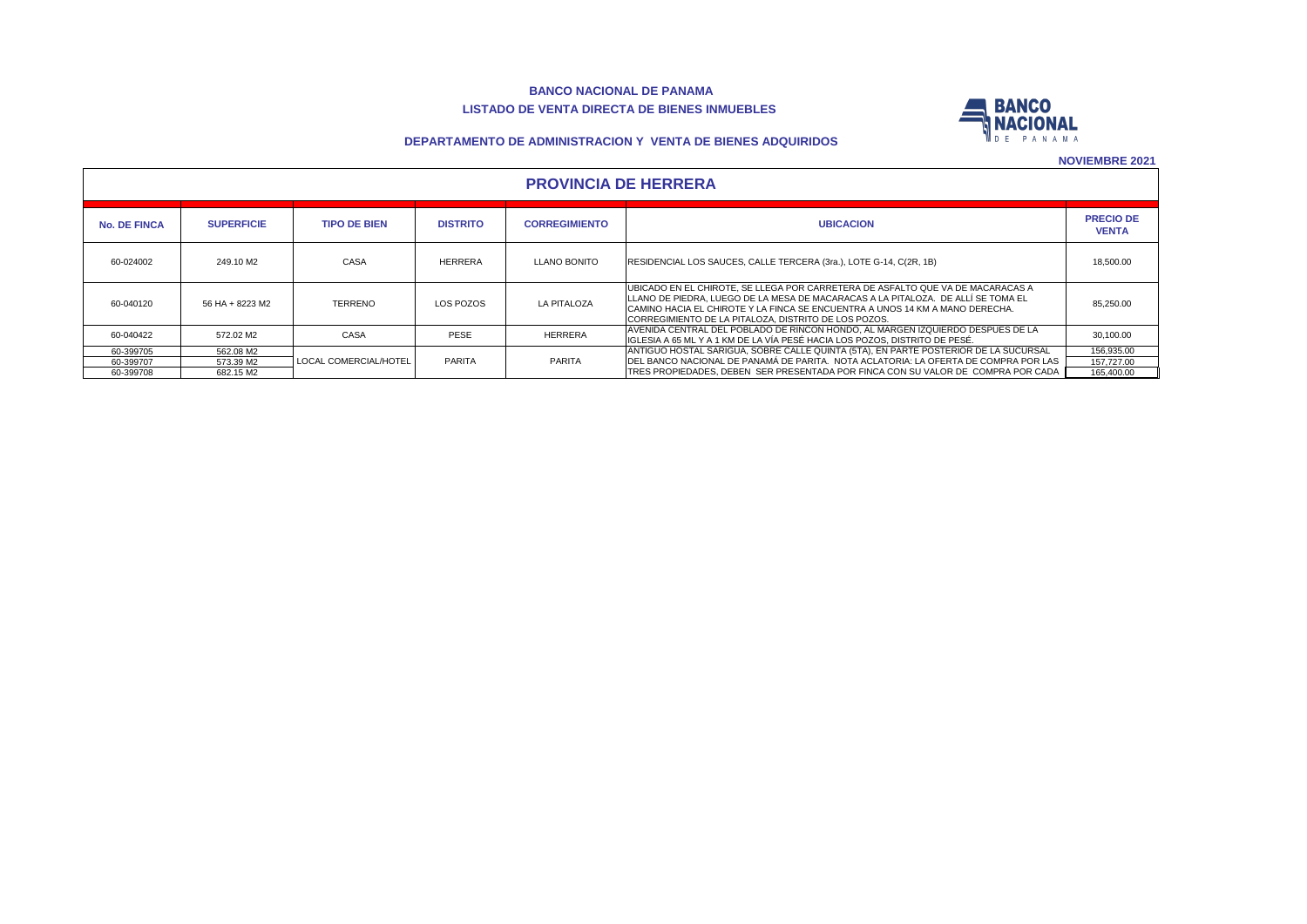## **LISTADO DE VENTA DIRECTA DE BIENES INMUEBLES**



## **DEPARTAMENTO DE ADMINISTRACION Y VENTA DE BIENES ADQUIRIDOS**

|                     | <b>PROVINCIA DE LOS SANTOS</b> |                     |                   |                      |                                                                                                                                                                                                                                                                                                                             |                        |  |  |  |  |  |  |
|---------------------|--------------------------------|---------------------|-------------------|----------------------|-----------------------------------------------------------------------------------------------------------------------------------------------------------------------------------------------------------------------------------------------------------------------------------------------------------------------------|------------------------|--|--|--|--|--|--|
| <b>No. DE FINCA</b> | <b>SUPERFICIE</b>              | <b>TIPO DE BIEN</b> | <b>DISTRITO</b>   | <b>CORREGIMIENTO</b> | <b>UBICACION</b>                                                                                                                                                                                                                                                                                                            | <b>PRECIO DE VENTA</b> |  |  |  |  |  |  |
| 70-026746           | 8 has+2001 M2                  | <b>TERRENO</b>      | <b>TONOSI</b>     | <b>TONOSI</b>        | UBICADA EN TONOSI (CABECERA), POR CARRETERA QUE CONDUCE A GUANICO,<br>PASANDO LA TERMINAL DE TRANSPORTE DE TONOSI SE RECORREN UNOS 400<br>METROS APROXIMADOS. DISTRITO DE TONOSÍ. CORREGIMIENTO DE TONOSÍ.                                                                                                                  | 82,001.00              |  |  |  |  |  |  |
| 70-028137           | 7 HAS + 9,263 M2               | <b>TERRENO</b>      | <b>TONOSI</b>     | <b>TONOSI</b>        | UBICADA EN TONOSI (CABECERA), POR CARRETERA QUE CONDUCE A GUANICO,<br>PASANDO LA TERMINAL DE TRANSPORTE DE TONOSI SE RECORREN UNOS 400<br>METROS APROXIMADOS. DISTRITO DE TONOSÍ. CORREGIMIENTO DE TONOSÍ.                                                                                                                  | 79,263.00              |  |  |  |  |  |  |
| 70-043744           | 1.840.00 M2                    | CASA                | LOS SANTOS        | <b>LAS GUABAS</b>    | EN EL POBLADO DE LAS GUABAS. CALLE A VILLA LOURDES. FRENTE A LA PLAZA<br>Y A LA IGLESIA DE LA COMUNIDAD: MUY CERCA AL CENTRO DE SALUD Y A LA<br>CORREGIDURÍA DE LAS GUABAS. A 3 KM DE LA CARRETERA NACIONAL QUE<br>CONDUCE A AGUA BUENA Y MACARACAS. CORREGIMIENTO DE LAS GUABAS.<br><b>DISTRITO DE LOS SANTOS.</b>         | 35,000.00              |  |  |  |  |  |  |
| 70-0434323          | 59 HAS+31563 M2                | <b>TERRENO</b>      | <b>TONOSI</b>     | EL CORTEZO           | UBICADA EN EL LUGAR DENOMINADO EL MARROQUIN DE EL CORTEZO.<br>PARTIENDO DEL LUGAR CONOCIDO COMO LAS VIDAS. SE RECORREN 12<br>KILOMETRO APROXIMADAMENTE. UBICANDO LA FINCA A MANO DERECHA.<br>DISTRITO DE TONOSI.NOTA: ESTA FINCA SON DE DIFICIL ACCESO Y PARA LA<br>TEMPORADA DE INVIERNO SOLO SE PUEDE INGRESAR A CABALLO. | 88,973.00              |  |  |  |  |  |  |
| 70-045405           | 145 HAS+9847 M2                | <b>TERRENO</b>      | <b>TONOSI</b>     | EL CORTEZO           | UBICADA EN EL LUGAR DENOMINADO EL MARROQUIN DE EL CORTEZO.<br>PARTIENDO DEL LUGAR CONOCIDO COMO LAS VIDAS, SE RECORREN 12<br>KILOMETRO APROXIMADAMENTE. UBICANDO LA FINCA A MANO DERECHA.<br><b>DISTRITO DE TONOSI.</b>                                                                                                     | 145,990.00             |  |  |  |  |  |  |
| 70-379266           | 23 HAS + 9.807 m2              | <b>TERRENO</b>      | <b>LAS TABLAS</b> | <b>BAYANO</b>        | UBICADA EN EL SECTOR CONOCIDO COMO EL SILENCIO DE BAYANO,<br>APROXIMADAMENTE A 16 KMS DE BAYANO. POR EL CAMINO QUE CONDUCE A<br>QUEBRADA GRANDE Y TABOGA A OLIVITA. DISTRITO DE LAS TABLAS.<br>CORREGIMIENTO BAYANO.                                                                                                        | 43,166.00              |  |  |  |  |  |  |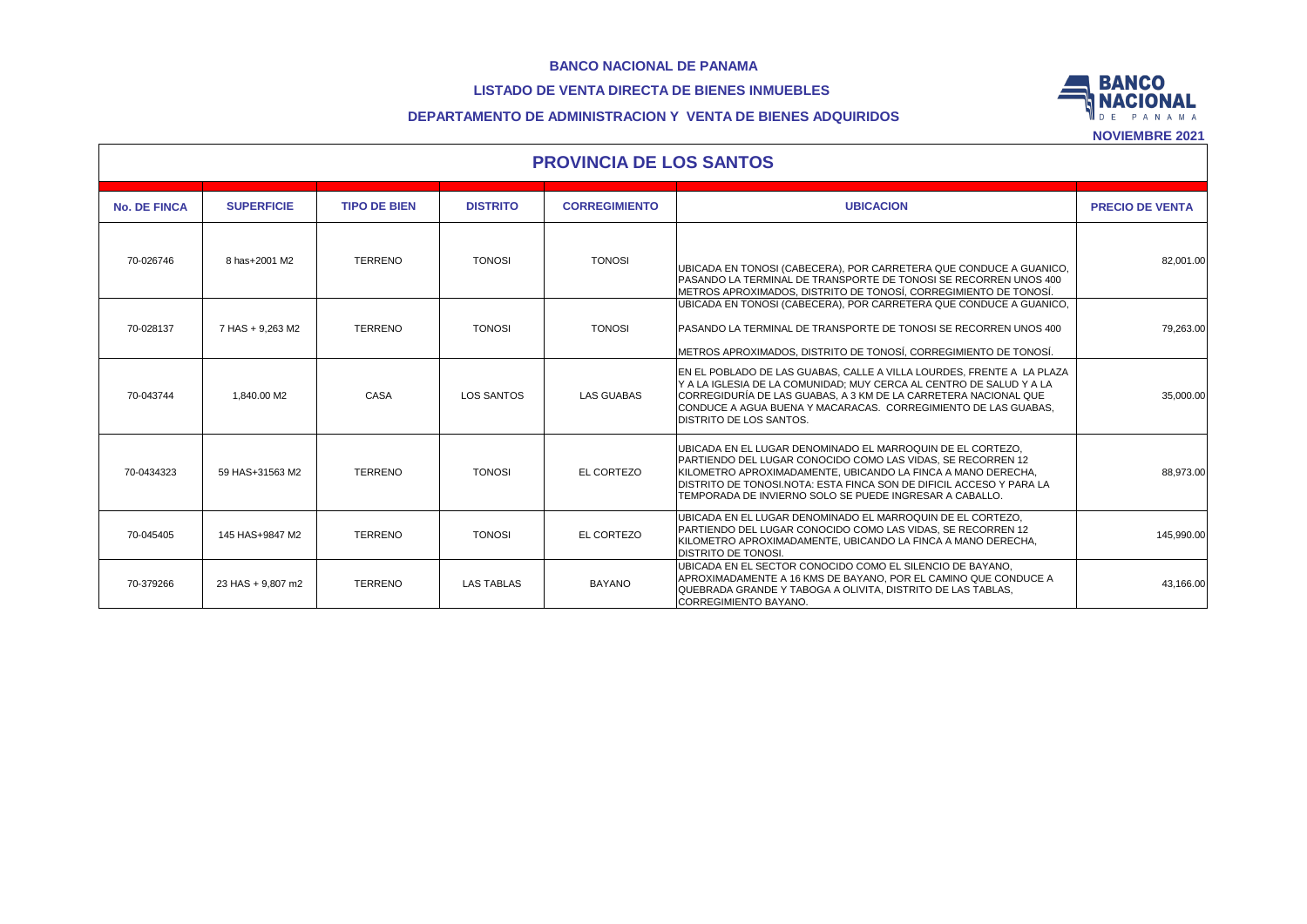# **LISTADO DE VENTA DIRECTA DE BIENES INMUEBLES**



**NOVIEMBRE 2021**

**BANCO NACIONAL** 

| <b>PROVINCIA DE PANAMA</b> |                   |                        |                                     |                      |                                                                                                                                                                                                                                            |                        |  |  |  |  |  |
|----------------------------|-------------------|------------------------|-------------------------------------|----------------------|--------------------------------------------------------------------------------------------------------------------------------------------------------------------------------------------------------------------------------------------|------------------------|--|--|--|--|--|
|                            |                   |                        |                                     |                      |                                                                                                                                                                                                                                            |                        |  |  |  |  |  |
| <b>No. DE FINCA</b>        | <b>SUPERFICIE</b> | <b>TIPO DE BIEN</b>    | <b>DISTRITO</b>                     | <b>CORREGIMIENTO</b> | <b>UBICACION</b>                                                                                                                                                                                                                           | <b>PRECIO DE VENTA</b> |  |  |  |  |  |
| 80-045400                  | 140.00 M2         | <b>LOCAL COMERCIAL</b> | <b>PANAMA</b>                       | PUEBLO NUEVO         | LOCAL No. 29 PLAZA COMERCIAL SAN FERNANDO, CONTIGUO AL EDIFICIO<br>DE LOS CONSULTORIOS SAN FERNANDO, ANTIGUO SALON DE BELLEZA<br>JARVIS, 1º ALTO, SOBRE EL BANCO NACIONAL DE PANAMA,<br>CORREGIMIENTO DE PUEBLO NUEVO, DISTRITO DE PANAMÁ. | 225,000.00             |  |  |  |  |  |
| 80-031223                  | 147.07 M2         | PH                     | <b>PANAMA</b>                       | <b>BELLA VISTA</b>   | UBICADO EN LA CALLE ENRIQUE GEENZIER A UNOS 150.00 M DE LA<br>INTERSECCION CON LA CALLE EUSEBIO A. MORALES, SECTOR EL<br>CANGREJO, CALLE 49 A, P.H. EL REY. (3R, 2B)                                                                       | 200,000.00             |  |  |  |  |  |
| 80-049586                  | 2.639.00 M2       | LOCAL COMERCIAL        | <b>PANAMA</b>                       | <b>CALIDONIA</b>     | P.H. POLI, TORRE B, TERCER NIVEL, LOCAL 10-B ENTRE AVENIDA CUBA Y<br>JUSTO AROSEMENA, CALLE 26 Y 27.                                                                                                                                       | 300,000.00             |  |  |  |  |  |
| 80-090360                  | 109.58 M2         | CASA                   | <b>PANAMA</b>                       | <b>PACORA</b>        | SECTOR DE PACORA, URBANIZACION MIRADOR DEL BOSQUE, CIUDAD<br>SANTA FE, PH 40 EINTEIN, CALLE PRINCIPAL, CASA NO. 21 (3R, 1 1/2B)                                                                                                            | 60,000.00              |  |  |  |  |  |
| 80-122443                  | 4.581.55 M2       | TERRENO                | <b>PANAMA</b>                       | <b>CHILIBRE</b>      | ALTOS DEL FRENTE EN URBANIZACION ALTOS DE CERRO AZUL, FRENTE A<br>CALLE LA BANDEIRA, LOTE 48.                                                                                                                                              | 75,400.00              |  |  |  |  |  |
| 80-123470                  | 2.415.56 M2       | <b>TERRENO</b>         | <b>PANAMA</b>                       | <b>CHILIBRE</b>      | URBANIZACION ALTOS DE CERRO AZUL, SECTOR ALTOS DEL FRENTE,<br>CALLE PASEO DEL HIMLAYA, LOTE 138-B Y LOTE 139-C, CORREGIMIENTO<br>DE PACORA. DISTRITO DE PANAMA. NOTA : ESTAS FINCAS SE VENDEN                                              | 41,000.00              |  |  |  |  |  |
| 80-123471                  | 2.963.70 M2       | <b>TERRENO</b>         | <b>PANAMA</b>                       | <b>CHILIBRE</b>      | JUNTAS Y LA CONSIGNACIÓN DEL 5% DEBE SER PRESENTADA DE FORMA<br>INDIVIDUAL DOS CHEQUES).                                                                                                                                                   | 52,000.00              |  |  |  |  |  |
| 80-216167                  | 1.048.88 M2       | <b>TERRENO</b>         | CHEPO                               | EL LLANO             | POBLADO TRES QUEBRADAS. SECTOR DE CAÑITAS. A 15.3 KMS DE LA<br>CARRETERA INTERAMERICANA, CORREGIMIENTO DE EL LLANO, DISTRITO<br>DE CHEPO.                                                                                                  | 8,500.00               |  |  |  |  |  |
| 80-222595                  | 555.00 M2         | CASA                   | LA CHORRERA                         | <b>GUADALUPE</b>     | UBICADA EN EL SECTOR DE GUADALUPE. ENTRANDO POR LA IMAGEN DE<br>LA VIRGEN DE GUADALUPE, CALLE B SEGUNDA A LA DERECHA FINAL, CASA<br>NO. 35. (2 R, 1 B)                                                                                     | 69,400.00              |  |  |  |  |  |
| 80-253350                  | 760.00 M2         | CASA                   | <b>JUAN DEMOSTENES</b><br>AROSEMENA | <b>ARRAIJAN</b>      | URBANIZACIÓN VILLAS LAS PALMERAS, CALLE PRIMERA, CASA No. C-160,<br>SECTOR LAS VILLAS DE ARRAIJÁN. (4R.4B)                                                                                                                                 | 170,000.00             |  |  |  |  |  |